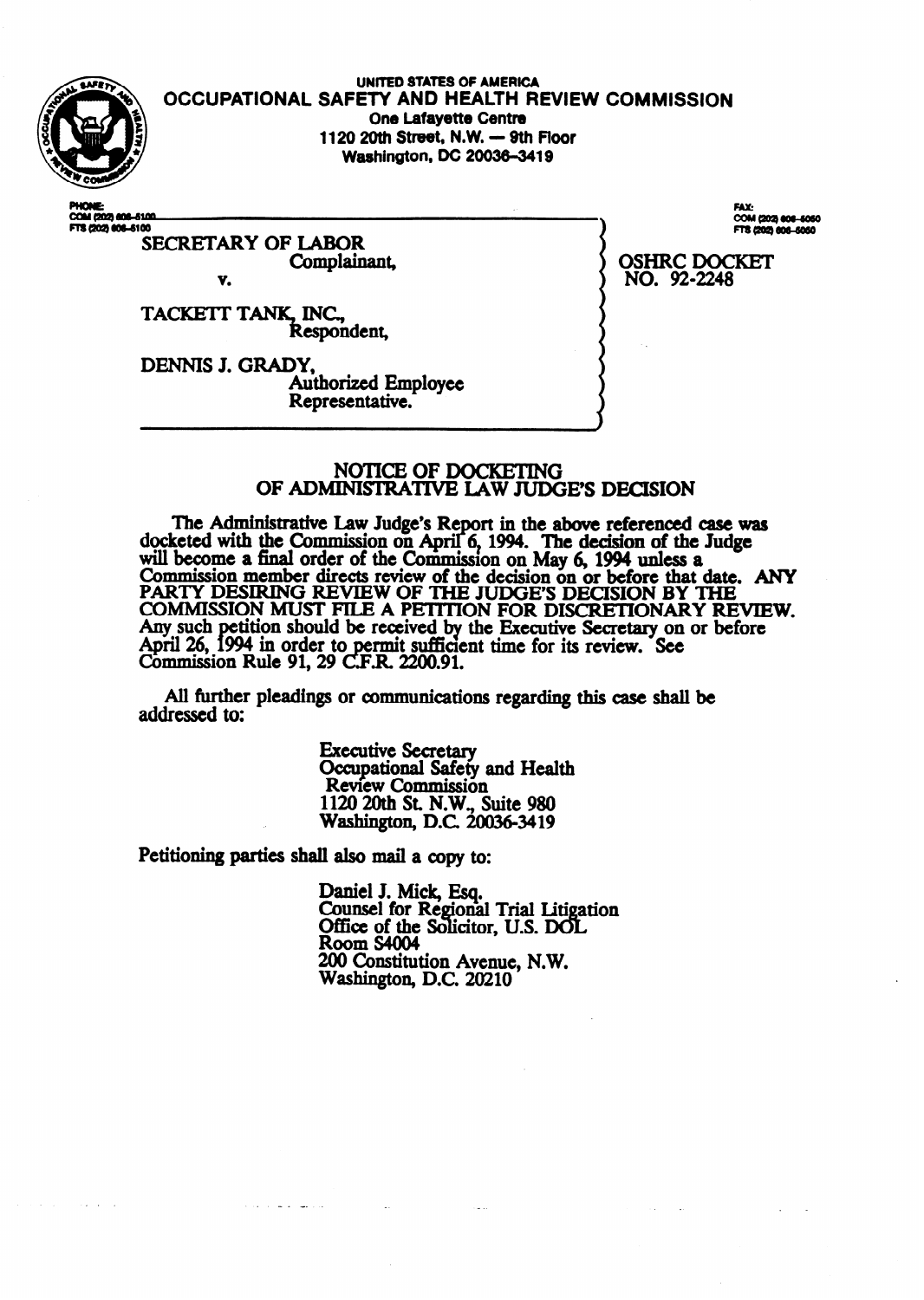**DOCKET NO. 92-2248** 

**If a Direction for Review is issued by** the Commission, then the Counsel for **Regional Inal Litigation will represent the Department of Labor. Any party Regional Indian Security** having questions about review rights may contact the Commission's Executive<br>Secretary or call (202) 606-5400 **secretary** or **call (202) 6064400.** 

**FOR THE COMMISSION**  *p* **p p** 

**Date: April 6, 1994** 

**Ray H. Darling, Jr. Executive Secretary**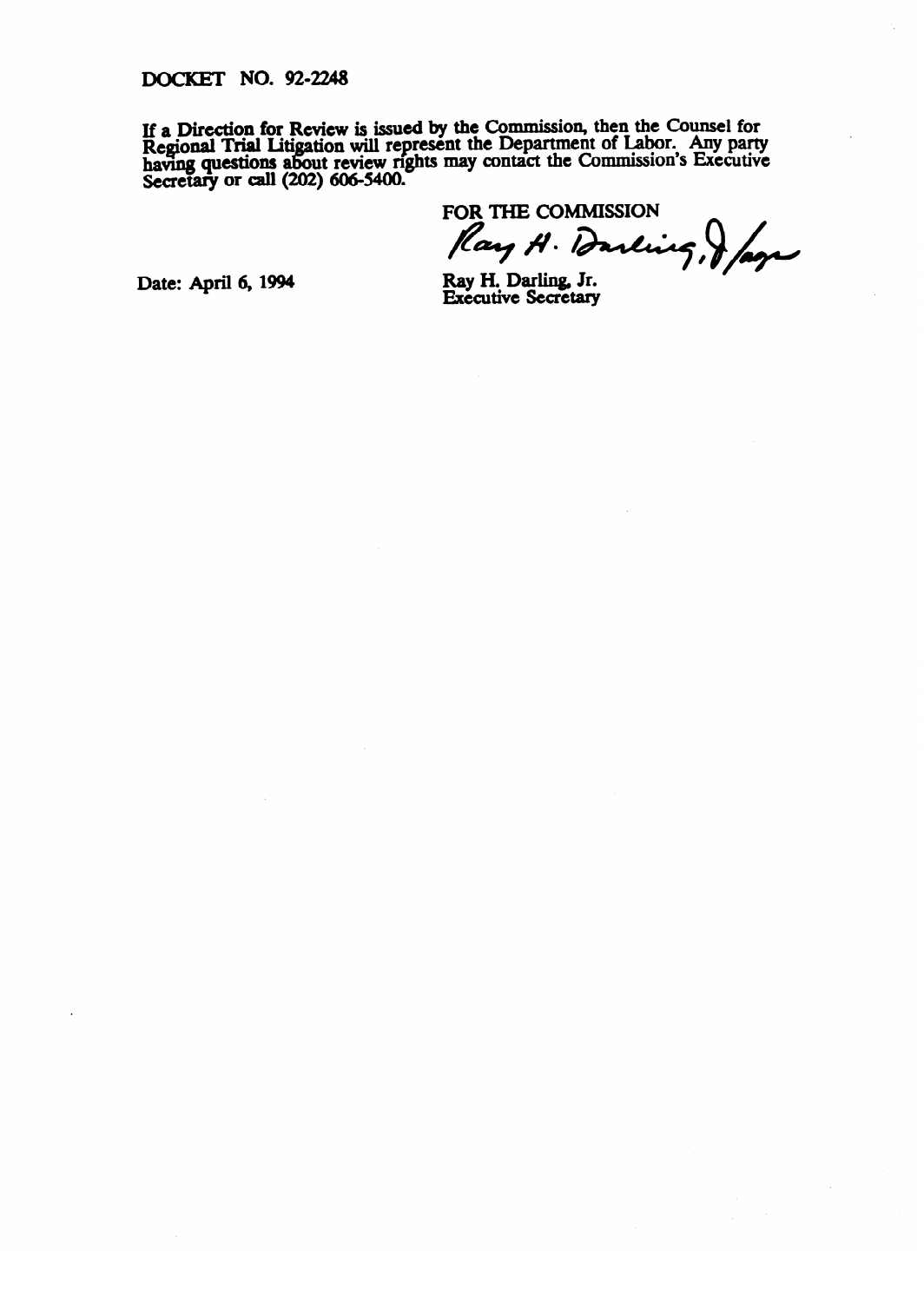## DOCKET NO. 92-238

# NOTICE IS GIVEN TO THE FOLLOWING:

Daniel J. Mick, Esq.<br>Conneel for Degional Counsel for Regional Trial Litigation **Office of the Solicitor, U.S. DO**<br>Room S4004 ROOM SHOOT<br>200 Constituti 200 Constitution Ave., N.W. Washington, D.C 20210

Regional Solicitor Office of the Solic 525 Griffin Square Bldg., Suite 50 Griffin & Young Streets izlEg !hii!?i%

Weaver & Craig 65 Germantown  $C$ ordova, TN 38018

Mr. Dennis J. Grady ROUIG #1, DUX 10J<br>Houston TY 72070  $\Gamma$ rousion, IA  $12010$ 

Louis G. LaVecchia **Communication** Safet Review Commission Federal Building, Room 7B11 100 Commerce Str Dallas, TX 75242 0791

 $\Delta \sim 100$ 

1100 Commerce Street

00107709628:06

 $\sim$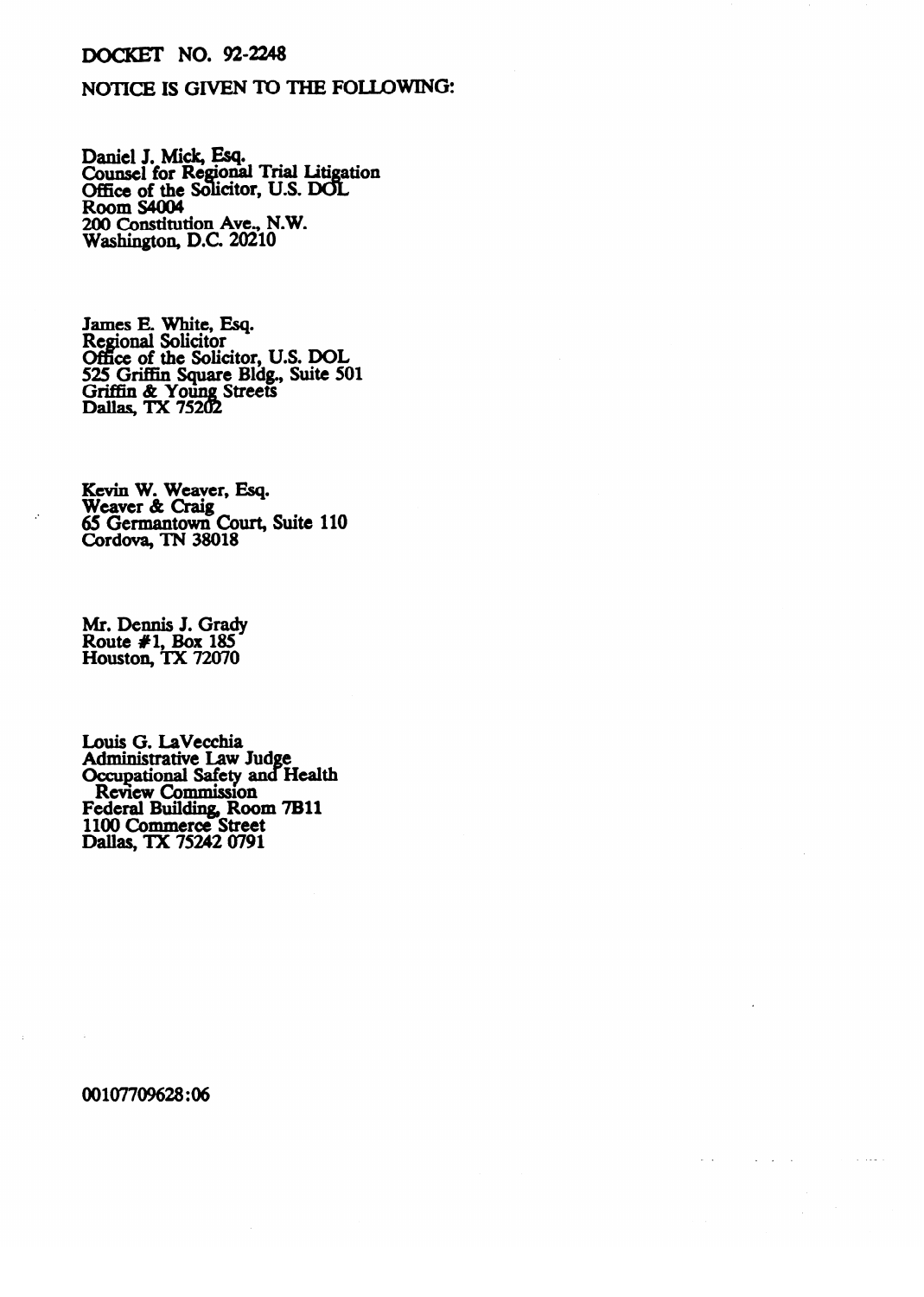

#### **UNITED STATES Of AMERICA**  OCCUPATIONAL SAFETY AND HEALTH REVIEW COMMISSION **ROOM 7811, FEDERAL BUILDING 1100 COMMERCE STREET DALLAS, TEXAS 75242-0791**

 $\bullet$ 

 $\ddot{\cdot}$ 

 $\ddot{\cdot}$ 

**PHONE: FM: FE (214) 167-5271 f=R (214) 767-fx350** 

**COM (214) m-5271 COM (214) ?67-** 

SECRETARY OF LABOR, Complainant, V. TACKETT TANK, INC., Respondent.

OSHRC DOCKET NO. 92-2248-S

DENNIS J. GRADY,

Authorized Employee Representative.

## DECISION AND ORDER

This is a proceeding brought before the Occupational Safety and Health Review Commission ("the Commission") pursuant to section 10 of the Occupational Safety and Health Act of 1970, 29 U.S.C. § 651 et seq. ("the Act").

By order of January 7,1994, Dennis J. Grady was granted party status and was asked to submit a letter stating any and all objections to the settlement agreement executed by the Secretary and the Respondent and filed with this office on October 22, 1993. In response, Mr. Grady has filed various documents presenting a tragic story in regard to the accident which caused the death of his son and initiated the proceedings in this matter.

The undersigned is cognizant of the circumstances of this case and sympathizes with Mr. Grady's loss. However, as pointed out in the January 7 order, Commission precedent is well settled that the only objections employees or their representatives may make to a settlement agreement before the Commission is in regard to the reasonableness of the